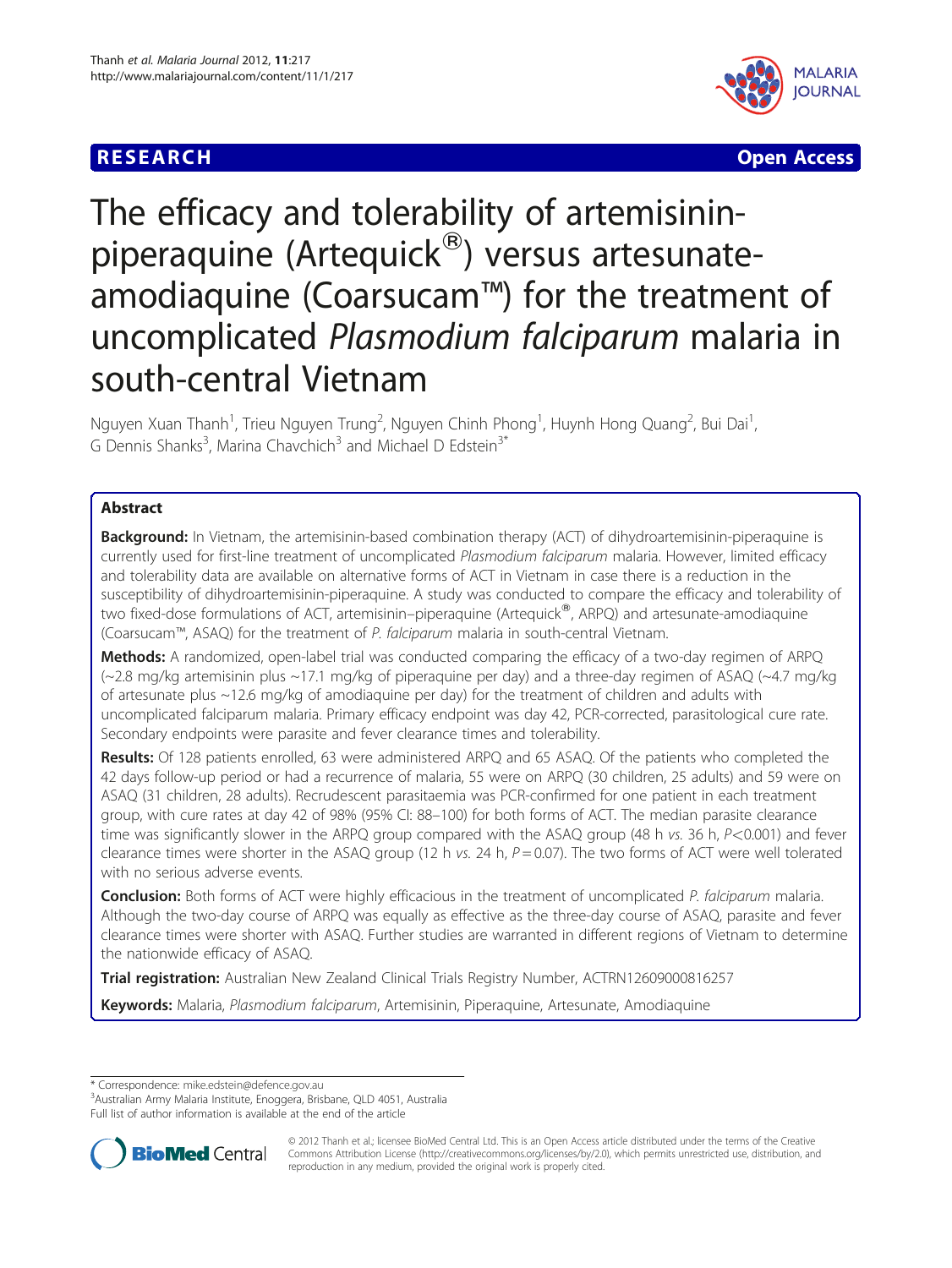# Background

In 2010, the World Health Organization (WHO) estimated that half of the world's population was at risk of malaria, with an estimated 216 million cases and about 655,000 deaths [[1](#page-7-0)]. For first-line treatment of uncomplicated Plasmodium falciparum malaria worldwide, WHO recommends artemisinin-based combination therapy (ACT), such as artemether-lumefantrine, artesunateamodiaquine, artesunate-mefloquine, artesunate-sulphadoxine-pyrimethamine and dihydroartemisinin-piperaquine [[2\]](#page-7-0). Most of these formulations of ACT are available as fixed-dosed co-formulations, facilitating improved adherence, convenience and prevention against misuse [\[3](#page-7-0)]. Of these, artemether-lumefantrine (Coartem®, three-day six-dose regimen, total dose  $\sim$ 12/ 72 mg/kg, respectively) and dihydroartemisininpiperaquine (Artekin<sup>®</sup>, Duo-Cotecxin<sup>®</sup>, Eurartesim<sup>™</sup>, three-day three-dose regimen, total dose  $\sim 6/48$  mg/kg, respectively) have been shown to be highly efficacious (day 42 cure rates >95%), safe and well tolerated in most studies conducted so far in Southeast Asia [[4-8](#page-7-0)].

Since the mid-1990s, artesunate plus mefloquine (two and three-day regimens, total dose 12/25 mg/kg, respectively), usually given as separate tablets, has been the treatment of choice for multidrug-resistant falciparum malaria in Southeast Asia, particularly along the north-western border of Thailand, where mefloquine resistance is prevalent [[9\]](#page-7-0). Recent studies, however, along the Thailand-Myanmar [[10](#page-7-0)] and Cambodia-Thailand [[11\]](#page-8-0) border regions have shown evidence of modest resistance to artesunate plus mefloquine (three-day regimen), with a prolongation in parasite clearance times. Reduced PCR-adjusted 42-day cure rates of about 80% have also been reported in western and southern Cambodia following treatment with artesunate plus mefloquine [\[12,13\]](#page-8-0). These findings of emerging ACT-resistant P. falciparum malaria are of immense concern, as the Cambodia-Thailand border region has been the epicentre of anti-malarial drug resistance [\[14](#page-8-0)], which historically has spread westward from South Asia to Africa [[5\]](#page-7-0).

In Vietnam, the three-day fixed-dose combination regimen of dihydroartemisinin-piperaquine  $(Arterakine^{\circ\circ})$  is now the recommended first-line ACT for the treatment of uncomplicated falciparum malaria [\[15\]](#page-8-0). Although dihydroartemisinin-piperaquine has proved to be well tolerated and highly efficacious against P. falciparum in Vietnam [\[16,17](#page-8-0)], there is limited published data on the efficacy and tolerability of other formulations of ACT in Vietnam. Because of the concern of reduced efficacy of artesunate plus mefloquine in neighbouring Cambodia, it is considered prudent to continue to evaluate alternative forms of ACT in Vietnam in case there is a decline in the efficacy of dihydroartemisinin-piperaquine. Recently, a three-day regimen of artesunate plus amodiaquine administered as separate tablets was highly efficacious (PCR adjusted 42-day cure rate of 98%) and well tolerated in the treatment of uncomplicated falciparum malaria in Vietnamese patients [\[17](#page-8-0)]. These encouraging findings with artesunate plus amodiaquine prompted an assessment of the efficacy and tolerability of a fixed-dose combination of artesunate-amodiaquine (Coarsucam™) given over three days at the same study site in Ninh Thuan Province, south-central Vietnam where the previous artesunate plus amodiaquine study was conducted. As a comparative treatment arm, a two-day regimen of artemisinin–piperaquine  $(Artequick^@)$  was also evaluated as the manufacturer (Artepharm, Guangzhuo, People's Republic of China) advocates high efficacy, low cost, low toxicity, and ease of administration with a short course of four tablets [[18](#page-8-0)].

## **Methods**

## Study site, patients, and ethics

The study was conducted at Phuoc Chien Commune, Thuan Bac District, Ninh Thuan Province in southcentral Vietnam, located about 300 km north of Ho Chi Minh City. The commune has a population of about 4,000 people, with most belonging to the Ra-glai ethnic group. Malaria transmission is low and occurs perennially with two peaks (May-June and October-November) [[19\]](#page-8-0). Anopheles dirus and Anopheles maculatus are the main malaria vectors on the forested hill areas near the commune [\[20\]](#page-8-0). Study participants were recruited among patients presenting at the Phuoc Chien health station. Patients with suspected clinical malaria were screened and enrolled in the study if they met the following inclusion criteria: age 5–60 years; a blood slide confirmed P. falciparum mono-infection with a parasite density of 200–200,000 asexual parasites/μL; tympanic temperature ≥38°C at the time of enrolment or history of fever during the preceding 24 h and willingness to be followed-up for 42 days after starting treatment. Exclusion criteria were as follows: patients with symptoms and/or signs of severe malaria; evidence of another serious medical disease; a history of drug or alcohol abuse; anti-malarial treatment within the preceding seven days; mixed plasmodial infection or pregnant and lactating females. Written informed consent was obtained from each adult patient or from parents or legal guardians of enrolled children. The study was ethically approved by the Vietnam Ministry of Health, Vietnam People's Army Department of Military Medicine and the Australian Defence Human Research Ethics Committee (Approval No. 507/08).

## Study design and treatment

In the open-label, randomized study the patients were sequentially allocated to the two treatment groups: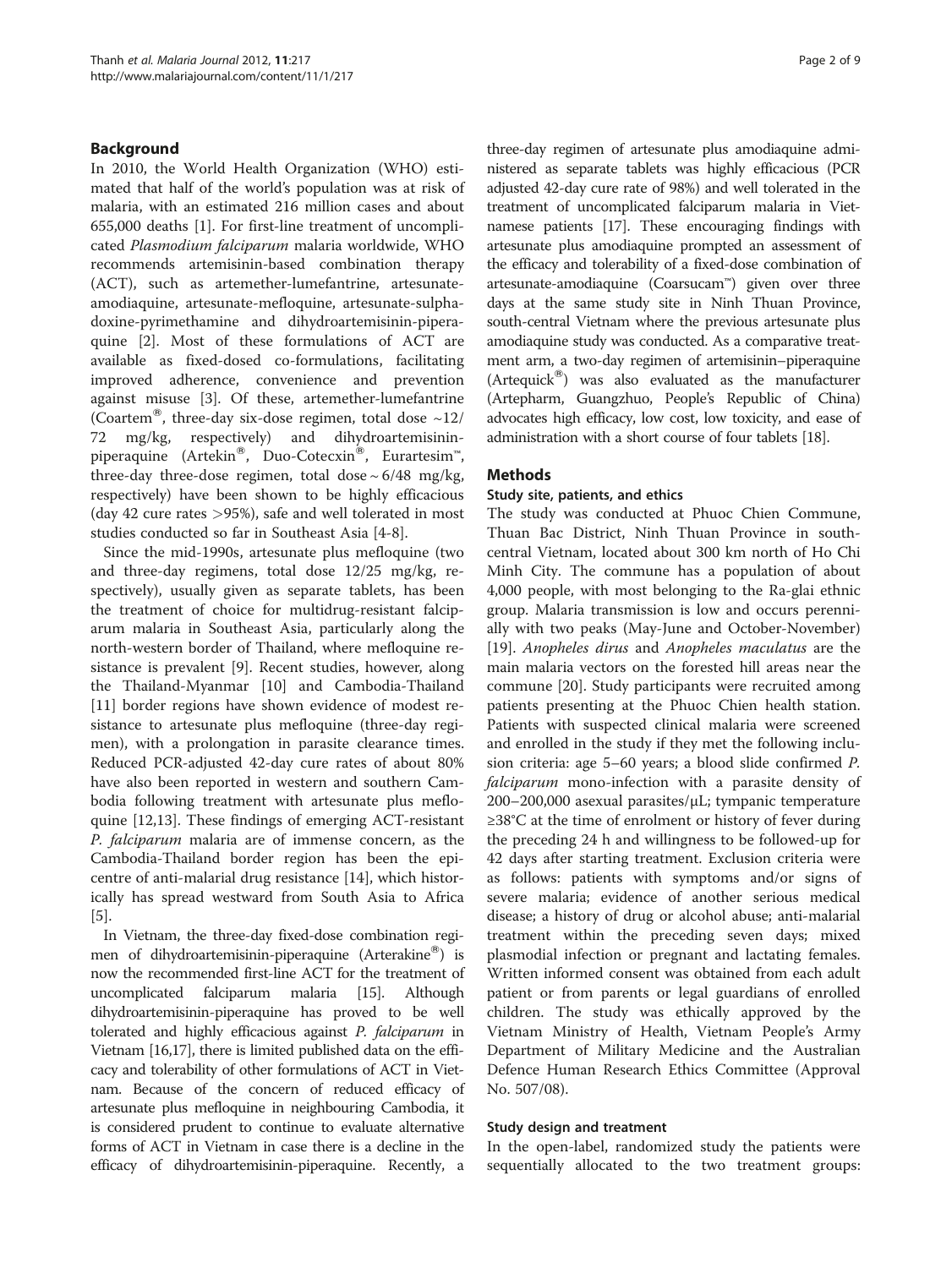artemisinin-piperaquine (ARPQ, each tablet contained 62.5 mg artemisinin and 375 mg piperaquine, Artequick®, Artepharm Co., Ltd, Guangzhou, China) and artesunate-amodiaquine (ASAQ, each tablet contained 100 mg artesunate and 270 mg amodiaquine, Coarsucam™, Sanofi-Aventis, Morocco), with the first patient receiving ARPQ, the second patient ASAQ, the third patient ARPQ, and so on. A weight-based regimen of ARPQ (2.8 mg/kg artemisinin plus ~16.7 mg/kg piperaquine per day for two days) and ASAQ (~4.4 mg/kg artesunate plus  $\sim$ 12.0 mg/kg amodiaquine per day for three days) based on a 45 kg adult was rounded up or down to the nearest half tablet. Both forms of ACT were administered under direct observation and the drugs were given with condensed milk. If a patient vomited the drugs within 30 min, a full dose was readministered. The rescue medication was a seven-day regimen of artesunate (4 mg/kg on the first day and then 2 mg/kg daily for six days) to be implemented if either parasitaemia had not declined by at least 75% within 48 h of commencing treatment with ARPQ or ASAQ or parasites were still present on day 7 after starting treatment. Patients with parasite reappearance were treated with the seven-day regimen of artesunate for P. falciparum and a three-day regimen of chloroquine (25 mg/kg) for Plasmodium vivax as per national policy.

Although artesunate plus amodiaquine given as separate tablets has been reported to be highly efficacious (cure rate 98%), the efficacy of the two-day regimen of ARPQ, with a 42 day follow-up period is unknown. WHO recommends that regardless of the treatment rate of failure, a minimum sample size of 50 patients in clinical trials is required in order for a study to be representative [[21\]](#page-8-0). Thus, to achieve a minimum sample size of 50 patients for each treatment group, the aim was to recruit 130 patients, with up to 15% of patients calculated for loss during follow-up, withdraw, protocol violations or mixed infections at admission identified subsequently by PCR analysis [\[22\]](#page-8-0). The study was registered at Australian New Zealand Clinical Trials Registry [[23\]](#page-8-0), with a registration number of ACTRN12609000816257.

## Laboratory investigations and follow-up

Clinical assessment and parasite density counts were performed on days 0, 1, 2, 3, 7, 14, 21, 28, 35 and 42 or on any day of recurrent malaria infection. Thick and thin blood films were collected before and every 12 h after commencement of treatment until blood films were negative for three consecutive examinations. The Giemsa-stained blood films were examined by two microscopists and parasitaemia was quantified by examination of thick film fields (magnification  $\times$  1,000) against 200 leukocytes, assuming a total leukocytes count of  $8,000/\mu L$ . Parasite clearance time was the time in hours from starting treatment until the asexual parasite count fell below detectable levels in thick blood films. Patient's tympanic body temperature was measured immediately before and then every 12 h after starting treatment until their temperature was  $<38^{\circ}$ C for two consecutive days. Fever clearance time was the time in hours from starting treatment until the patient's tympanic body temperature remained <38°C for more than 48 h.

Blood spots on filter paper (3MM, Whatman) were collected at the same time as blood smears. PCR parasite genotyping was done to confirm plasmodial species using the QIAamp DNA mini kit (Qiagen, Cat. #51304) for DNA extraction, single round PCR detection and identification of the four species, P. falciparum, P. vivax, Plasmodium ovale and Plasmodium malariae using specific PCR primers [[24](#page-8-0)]. In order to differentiate reinfection from recrudescence, multiplex PCR analysis was performed on paired samples of P. falciparum DNA (day 0 and day of recurrence of parasitaemia) for allelic variation at three loci (merozoite surface proteins 1 and 2, and glutamate rich protein). If at least one allele of the recurrent parasitaemia was different to the before treatment parasitaemia, the infection was considered a reinfection.

Drug tolerability was assessed clinically. An adverse event was defined as any sign or symptom that occurred or became severe during the study regardless as to whether it was related to the medication. Adverse events were recorded by the physician at each drug administration and patients where asked to respond to the nonleading question 'How do you feel since you took the last tablets?' Since malaria infection, particularly during the acute phase can cause adverse effects such as nausea, abdominal pain, headache and dizziness, which often makes it difficult to distinguish disease effects from drug effects [\[25\]](#page-8-0), no causal association was made between the adverse events and the ACT.

Adult patients were invited to provide a blood sample for drug analysis on day 7 after commencement of treatment. Blood (5 mL) was obtained by venipuncture, transferred to heparinized tubes and centrifuged at  $1,400 g$  for 5 min. The separated plasma was transferred to Nunc cryopreservation tubes and stored at −25°C. The plasma samples were later transferred on dry-ice to the Military Institute of Hygiene and Epidemiology in Hanoi and then shipped to the Australian Army Malaria Institute in Brisbane, where they were stored at −80°C until analysis.

## Drug analysis

The reference compounds of piperaquine, amodiaquine, desethylamodiaquine and amodiaquine anologue were donated by WWARN [[26\]](#page-8-0). Plasma piperaquine concentrations were measured using solid phase extraction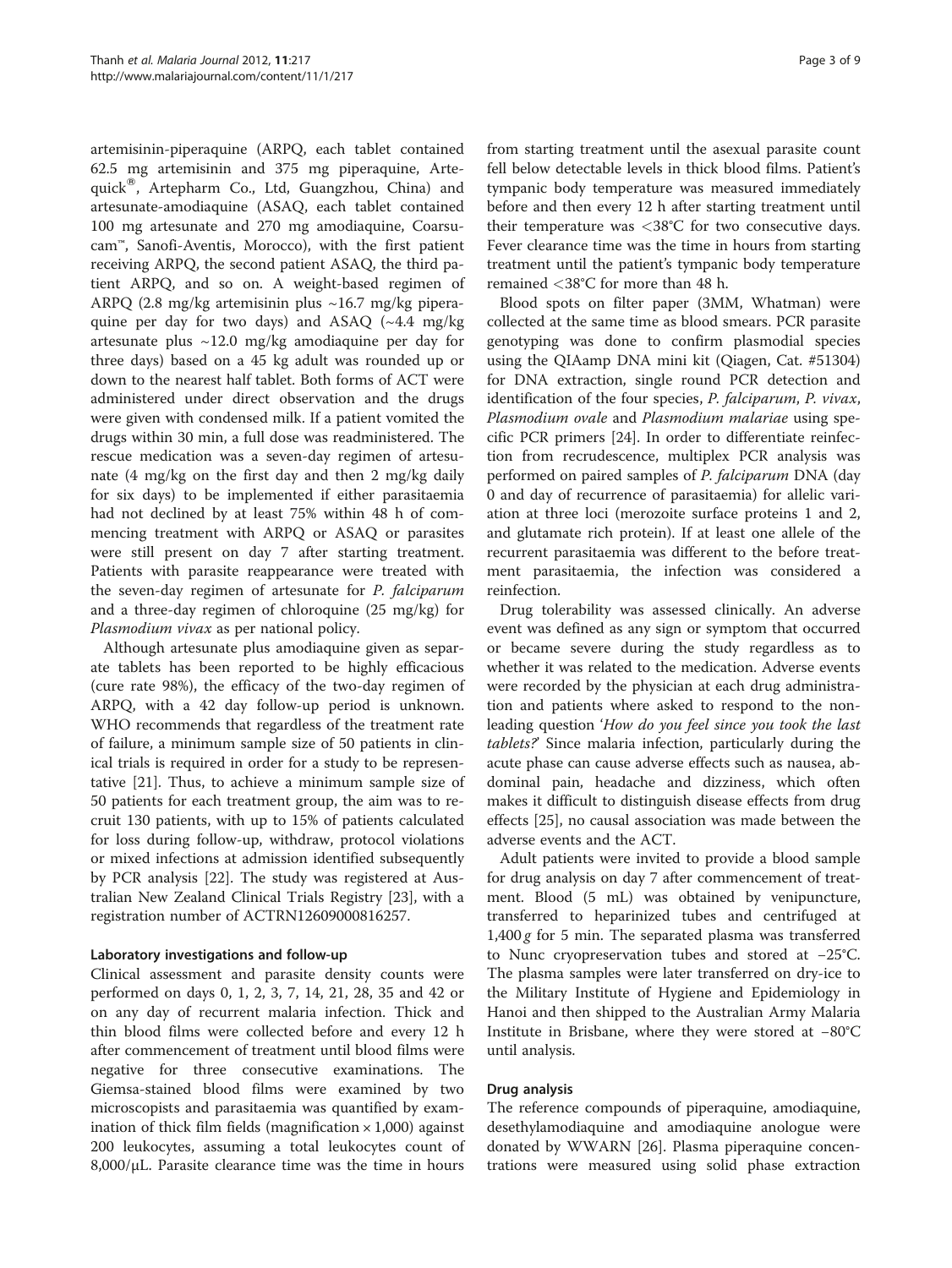with high-performance liquid chromatography (HPLC) [[27,28\]](#page-8-0). The interassay precision (i.e. coefficients of variation) for piperaquine was 10.3% at 10 ng/mL, 6.8% at 100 ng/mL and 6.7% at 500 ng/mL. The lower limit of quantification (LLOQ) for piperaquine was 5 ng/mL using 0.5 mL of plasma.

Plasma amodiaquine and its principal biologically active metabolite, desethylamodiaquine concentrations were measured by HPLC using a Agilent 1100 Series consisting of Pump Model 1100-G1310A, Autosample Model 1100-G131A and Absorbance UV/VIS Detector Model G1314A set at 342 nm. The column used was a Zorbax SB-CN cartridge (250 x 4.6 mm, 5 μm USSF011231, Agilent) with Zorbax SB-CN (12.5 x 4.6 mm, 5 μm USSM003377) guard column. The mobile phase consisted of acetonitrile: 1 M sodium perchlorate: 0.1 M phosphate buffer pH 2 (16:1:83,  $v/v/v$ ) with a flow rate of 1 mL/min. Samples were prepared for analysis as follows: to a 10 mL polypropylene tube were added plasma (500 μL), amodiaquine analogue (internal standard, 100 μL of 50 ng/mL) and 1 mL of acetonitrile. The contents were vortexed for 30 sec followed by the addition of 2 mL ammonia (specific gravity 0.88) and 5 mL methyl t-butyl ether. The contents were mixed for 20 min, centrifuged  $(1,600 g$  for 10 min) and the organic phase transferred to a new polypropylene tube. The organic phase was evaporated at 40°C using instrument grade air and the residue was reconstituted with 150 μL of mobile phase of which 50 μL was injected onto the HPLC. The retention times were about 6.5 min for desethylamodiaquine, 8.5 min for amodiaquine and 11.0 min for the internal standard. The interday precision was 9.6% at 5 ng/mL, 2.4% at 50 ng/mL and 0.4% at 500 ng/mL for amodiaquine. Corresponding interday precision for desethylamodiaquine were 4.0%, 6.2% and 6.0%. The extraction efficiencies were 76% and 71% for amodiaquine and desethylamodiaquine, respectively. The LLOQ for amodiaquine and desethylamodiaquine was 5 ng/mL.

## Statistical analysis

All data were analysed using SigmaStat (version 3.0 Jandel Scientific, CA, USA) and STATA 10.0 (StataCorp LP, College Station, Texas, USA). Descriptive statistics were used to summarize baseline values and demographic data. Normally distributed and nonnormally distributed data were compared using the Student's t-test and the Mann–Whitney  $U$  test, respectively. The primary efficacy endpoint was PCR-adjusted 42-day cure rates after starting treatment. Secondary endpoints were parasite and fever clearance times and the occurrence of adverse events. Demographic and efficacy data were assessed by means of a per-protocol analysis, with recipients of rescue treatment counted as failures and new infections as cured. A Kaplan-Meier survival analysis with a log-rank

test for statistical significance was applied. Differences in proportions were compared using the  $\chi^2$  or Fisher's exact test. Statistical significance was defined as a  $P<0.05$ .

# Results

The study was conducted between May 2008 and December 2009, with 128 patients enrolled consisting of 63 patients on ARPQ and 65 patients on ASAQ (Figure [1\)](#page-4-0). Overall, eight patients in the ARPQ group and six patients in the ASAQ group did not fulfill the per-protocol requirements. At enrolment, the two treatment groups had similar demographic and clinical characteristics (Table [1\)](#page-5-0). Of the patients recruited, 54% (34/ 63) on ARPQ and 52% (34/65) on ASAQ were children  $\left($  <15 years of age). The geometrical mean parasitaemia was comparable between the two treatment groups (17,912 parasites/μL for ARPQ and 16,776 parasites/μL for ASAQ,  $P = 0.84$ ). For both treatments, the geometrical mean parasitaemia was about two-fold higher in children compared with adults, but the differences were not significant (ARPQ -  $P = 0.13$ ; ASAQ -  $P = 0.09$ ). At the time of admission, 64% (35/55) of patients on ARPQ and 59% (35/59) on ASAQ were febrile.

Adults and children received comparable doses in mg/kg body weight of ARPQ or ASAQ. For the twoday regimen of ARPQ, adults were administered daily a median (interquartile range, IRQ) of 2.8 mg/kg (2.5 to 3.1) artemisinin and 17.0 mg/kg (15.0 to 18.8) piperaquine. Corresponding values for children were 2.9 mg/ kg  $(2.2 \text{ to } 3.2)$  artemisinin and  $17.3 \text{ mg/kg}$   $(13.4 \text{ to } 3.2)$ 19.2) piperaquine. For the three-day regimen of ASAQ, adults were administered daily 4.4 mg/kg (4.1 to 4.8) artesunate and 11.8 mg/kg (11.0 to 13.0) amodiaquine. Corresponding values for children were 5.0 mg/kg (4.2 to 5.3) artesunate and 13.5 mg/kg (11.3 to 14.4) amodiaquine.

Treatment outcomes as per-protocol analysis for the two treatment groups are summarized in Table [2.](#page-5-0) The median parasite clearance time was significantly slower in the ARPQ group compared with the ASAQ group (48 h  $vs.$  36 h,  $P<0.001$ ) and parasite clearance tended to be faster in adults than in children (ARPQ, 36 h  $vs.$ 48 h,  $P = 0.02$  and ASAQ, 24 h *vs.* 36 h,  $P = 0.03$ ). The median fever clearance time was slower in the ARPQ group than in the ASAQ group but the difference was not significant (24 h *vs.* 12 h,  $P = 0.07$ ).

For each treatment group only one patient had a recrudescence by day 42 of follow-up. The patient in the ARPQ group was a 14-year old male and at admission was febrile with a parasitaemia of 7,096 parasites/μL. His parasite clearance time was 48 h and his daily dose of artemisinin and piperaquine were 3.3 mg/kg and 19.7 mg/kg, respectively, which was slightly higher than the corresponding median doses of 2.8 mg/kg and 17.1 mg/kg for the cured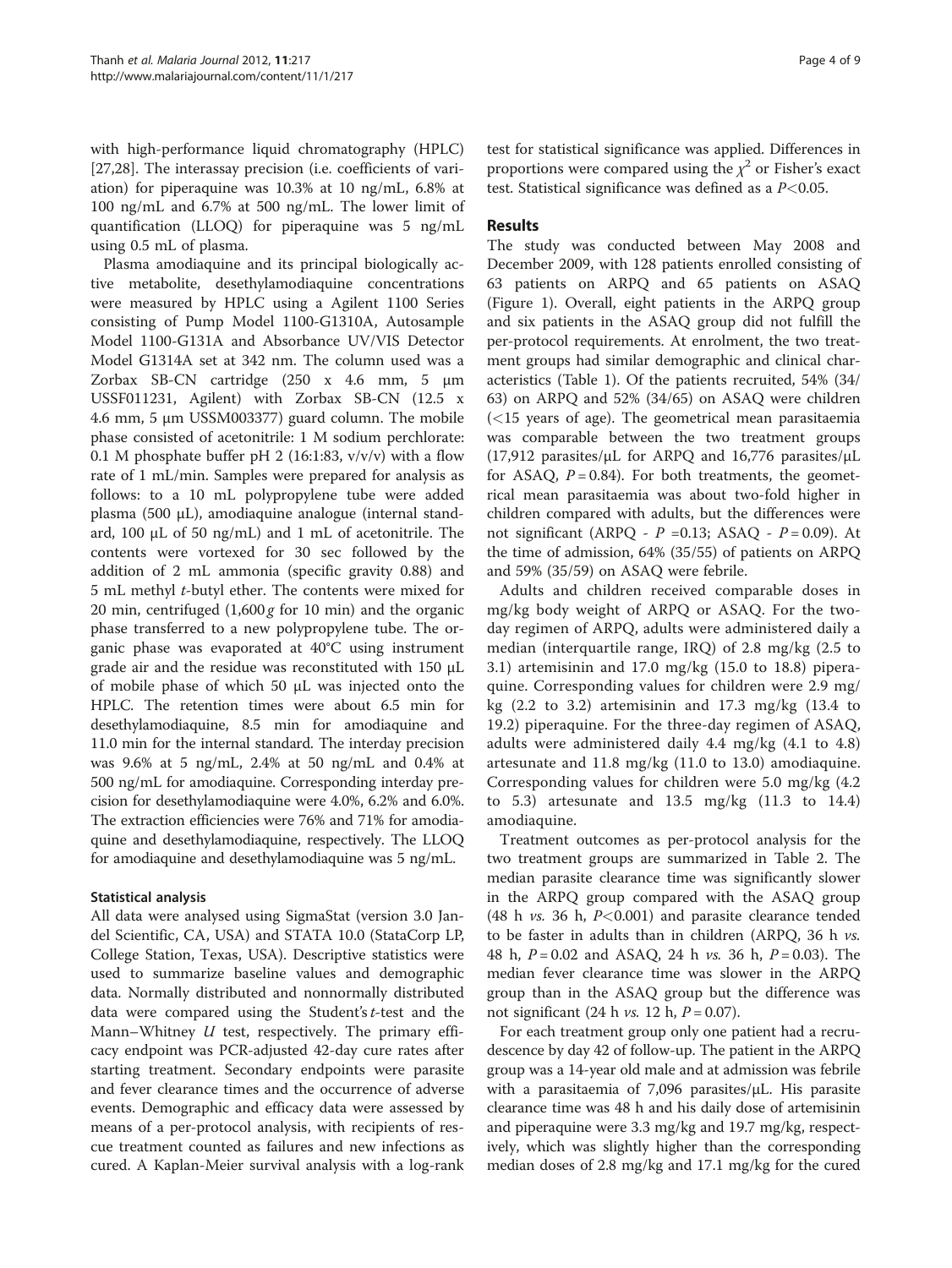<span id="page-4-0"></span>

children. He was diagnosed with a recrudescence on day 12 after starting treatment. In contrast to the ARPQ failure, the patient in the ASAQ group was a 28-year old male and at admission was febrile with a parasitaemia of 23,092 parasites/μL. His parasite clearance time was  $36 h$ and his daily dose of artesunate and amodiaquine were 3.6 mg/kg and 9.8 mg/kg, respectively, which was less than the corresponding median doses of 4.4 mg/kg and 11.9 mg/kg for the cured adults. He was diagnosed with a recrudescence on day 33 after commencing treatment.

The PCR-adjusted cure rates were 98% for the ARPQ group (95% CI: 88%-100%) and 98% (95% CI: 88%-100%) for the ASAQ group  $(P=0.96)$ . Seven patients in the ARPQ group and nine patients in the ASAQ group had reinfections over the 42-day follow-up period. When combining recrudescences and reinfections, the cure rates were 87% (95% CI: 71%-91%) for ARPQ and 85% (95% CI: 73%-92%) for ASAQ ( $P = 0.70$ ). During the first 28 days of follow-up, no patient on ARPQ had a reinfection, whereas two patients on ASAQ were diagnosed with new infections of P. falciparum on days 21 and 28. For each treatment group, three patients with reinfections

were diagnosed with P. vivax malaria. Although not used in the analysis, of the protocol violations, one patient in each treatment group had a parasitaemia greater than  $200,000$  parasites/ $\mu$ L and both were successfully treated. Furthermore, the three patients with mixed infections of P. falciparum and P. vixax malaria at admission (two on ARPQ and one on ASAQ), based on subsequent PCR analysis, none had a recurrence of malaria during the follow-up period.

None of the patients had a serious adverse event and both treatments were well tolerated. The most common adverse events reported before and after treatment are shown in Table [3](#page-6-0) and they were generally mild in intensity. The percentage of patients reporting adverse events was comparable between the two treatment groups before and after starting treatment. There was a marked decline in adverse events 24 h after the first dose of each ACT and by 48 h after commencing treatment most patients were free of adverse events.

Seventy-two percent (18/25) of adults on ARPQ and 61% (17/28) of adults on ASAQ provided a blood sample at day 7 after starting treatment. The median day 7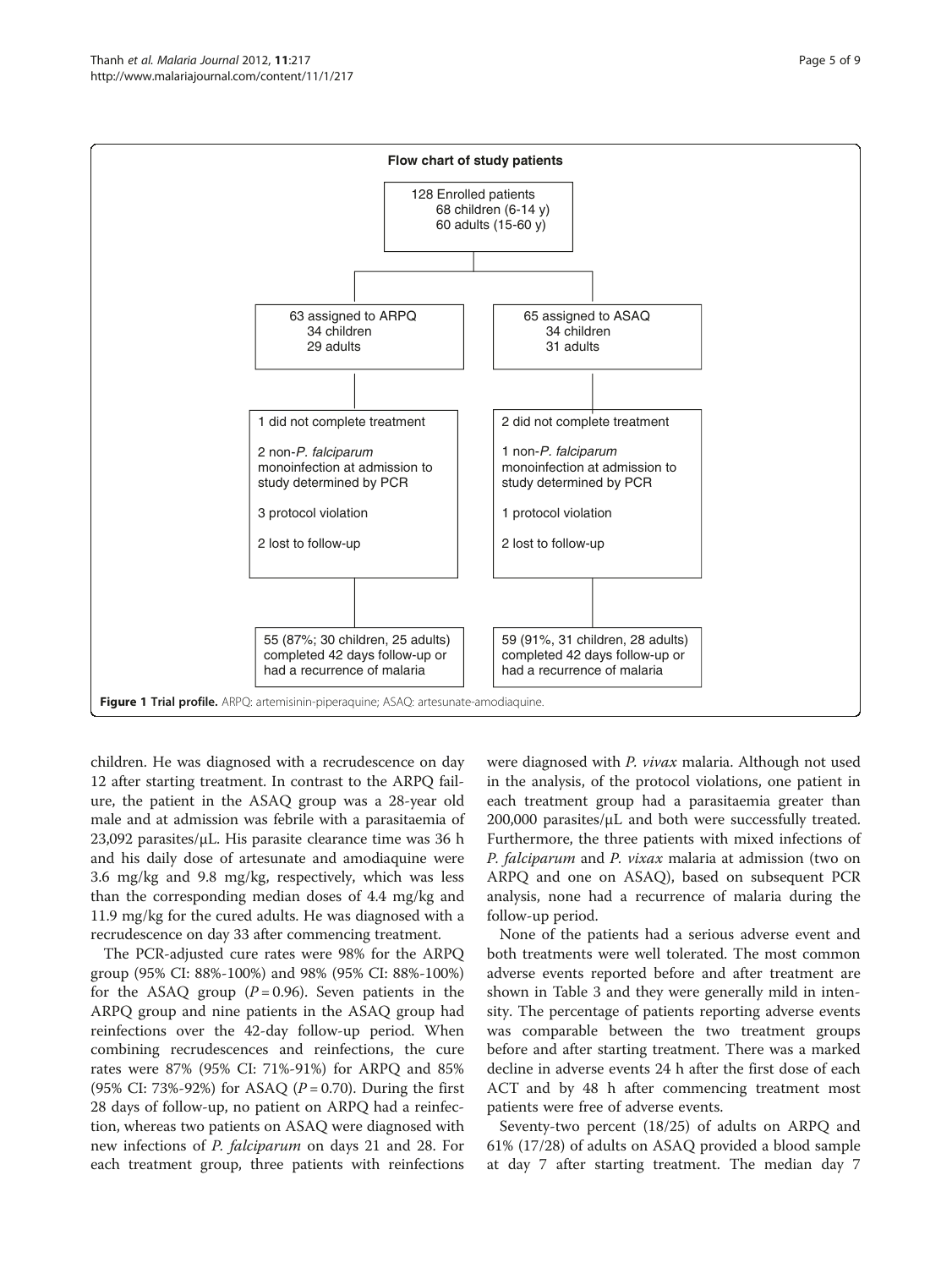| io ricamient as per protocor               |                                                           |                        |  |  |  |  |  |
|--------------------------------------------|-----------------------------------------------------------|------------------------|--|--|--|--|--|
|                                            | <b>ARPQ</b>                                               | <b>ASAQ</b>            |  |  |  |  |  |
| No. of patients                            |                                                           |                        |  |  |  |  |  |
| All patients                               | 55                                                        | 59                     |  |  |  |  |  |
| Children                                   | 30                                                        | 31                     |  |  |  |  |  |
| Adults                                     | 25                                                        | 28                     |  |  |  |  |  |
| No. of males (%)                           |                                                           |                        |  |  |  |  |  |
| All patients                               | 38 (69%)                                                  | 42 (71%)               |  |  |  |  |  |
| Children                                   | 21 (70%)                                                  | 24 (77%)               |  |  |  |  |  |
| Adults                                     | 17 (68%)                                                  | 18 (64%)               |  |  |  |  |  |
| Mean age $(y)$ $(\pm SD)$                  |                                                           |                        |  |  |  |  |  |
| All patients                               | 18.1 (12.9)                                               | 18.9 (12.7)            |  |  |  |  |  |
| Children                                   | 9.1(3.2)                                                  | 10.2(2.9)              |  |  |  |  |  |
| Adults                                     | 29.0 (11.8)                                               | 28.5 (12.5)            |  |  |  |  |  |
| Mean weight (kg) (±SD)                     |                                                           |                        |  |  |  |  |  |
| All patients                               | 31.1 (13.0)                                               | 34.0 (12.3)            |  |  |  |  |  |
| Children                                   | 21.8 (7.6)                                                | 24.4 (7.6)             |  |  |  |  |  |
| Adults                                     | 43.6 (6.7)                                                | 44.6 (6.2)             |  |  |  |  |  |
| Mean temperature $(^{\circ}C)$ ( $\pm$ SD) |                                                           |                        |  |  |  |  |  |
| All patients                               | 38.6 (1.0)                                                | 38.3(1.1)              |  |  |  |  |  |
| Children                                   | 38.6 (0.9)                                                | 38.2 (1.2)             |  |  |  |  |  |
| Adults                                     | 38.5 (1.3)                                                | 38.4 (1.0)             |  |  |  |  |  |
|                                            | No. (%) of patients with temp $\geq$ 38°C                 |                        |  |  |  |  |  |
| All patients                               | 35 (64%)                                                  | 35 (59%)               |  |  |  |  |  |
| Children                                   | 21 (70%)                                                  | 18 (58%)               |  |  |  |  |  |
| Adults                                     | 14 (56%)                                                  | 17 (61%)               |  |  |  |  |  |
|                                            | Geometrical mean asexual Plasmodium falciparum/µL (range) |                        |  |  |  |  |  |
| All patients                               | 17,912 (617-162,527)                                      | 16,776 (590-114,550)   |  |  |  |  |  |
| Children                                   | 23,785 (617–135,173)                                      | 23,522 (1,709-142,345) |  |  |  |  |  |
| Adults                                     | 12,746 (912-162,527)                                      | 11,450 (590-114,550)   |  |  |  |  |  |

## <span id="page-5-0"></span>Table 1 Baseline characteristics of the patients according to treatment as ner-protocol

plasma concentrations of piperaquine and desethylamodiaquine were 42 ng/mL (IQR, 23–63 ng/mL) and 54 ng/mL (IQR, 21–90 ng/mL), respectively. No amodiaquine was present at day 7.

## **Discussion**

The present study is the first to report on the efficacy and tolerability of ASAQ (Coarsucam™) in Vietnam. ASAQ was found to be highly efficacious (PCR-adjusted 42-day cure rate of 98%) in the treatment of uncomplicated P. falciparum malaria. The efficacy findings are in accord with an earlier study, at the same study site in south-central Vietnam, in which artesunate and amodiaquine were coadministered as separate tablets to patients [[17\]](#page-8-0). When comparing the two studies, the admission geometric mean parasitaemia was similar (all patients: 14,074 parasites/ $\mu$ L *vs.* 16,776 parasites/ $\mu$ L). The median

|                                          |              | <b>ARPO</b>                                            | ASAO          | P value |
|------------------------------------------|--------------|--------------------------------------------------------|---------------|---------|
| Parasite clearance time, median h (IQR)  |              |                                                        |               |         |
|                                          | All patients | 48 (12-72)                                             | $36(24 - 72)$ | < 0.001 |
|                                          | Children     | 48 (24 - 72)                                           | $36(24 - 72)$ | < 0.001 |
|                                          | Adults       | $36(12-60)$                                            | 24 (24-48)    | < 0.001 |
| Fever clearance time, median h (IQR)     |              |                                                        |               |         |
|                                          | All patients | 24 (12-48)                                             | $12(12-48)$   | 0.07    |
|                                          | Children     | 24 (12-48)                                             | $12(12-48)$   | 0.06    |
|                                          | Adults       | $12(12-24)$                                            | $12(12-48)$   | 0.91    |
| Recrudescence within<br>42 days, n/N (%) |              | 1/55(1.8%)                                             | 1/59 (1.7%)   | 0.51    |
| Reinfection within<br>28 days, n/N (%)   |              | 0/55(0%)                                               | 2/59 (3.4%)   | 0.51    |
| Reinfection within<br>42 days, n/N (%)   |              | 7/55 (12.7%) <sup>a, b</sup> 9/59 (15.3%) <sup>b</sup> |               | 0.91    |

<sup>a</sup> Mixed infection (Plasmodium falciparum and Plasmodium vivax) was identified in 1 of 7 ARPQ recipients.

<sup>b</sup>Plasmodium vivax was identified in 3 of 7 recipients for both treatment groups.

IOR - Interquartile range

parasite clearance times, however, were significantly longer in patients given ASAQ compared with patients administered separate tablets (all patients 36 h vs. 24 h,  $P = 0.007$ ) despite the ASAQ group receiving a slightly higher daily dose of the individual drugs  $(-4.7 \text{ mg/kg})$ artesunate plus  $\sim$ 12.6 mg/kg amodiaquine vs.  $\sim$ 4.4. mg/ kg artesunate plus ~10.6 mg/kg amodiaquine). Artesunate and amodiaquine given either as a fixed-dose combination or separate tablets was well tolerated in the Vietnamese patients and is in accord with the two drugs administered as different formulations (i.e. fixed vs. separate) for the treatment of P. falciparum in African children [[29\]](#page-8-0). The comparable efficacy and tolerability findings of artesunate and amodiaquine given either as a fixed-dose combination or separately was not unexpected as the pharmacokinetics of the parent drugs and their principal biologically active metabolites have been shown to be similar in children with acute malaria [[30](#page-8-0)].

Unlike the more commonly used fixed-dose combinations of ACT such as artemether-lumefantrine and dihydroartemisinin-piperaquine, there is limited data on the efficacy of ARPQ. The fixed-dose combination was developed by the Chinese as an alternative to dihydroartemisinin-piperaquine (Artekin<sup>®</sup> or Duo-Cotecxin<sup>®</sup>), with the manufacturer proposing the potential benefits of ARPQ's cheaper cost of production and improve compliance (i.e. two-day vs. three-day regimen).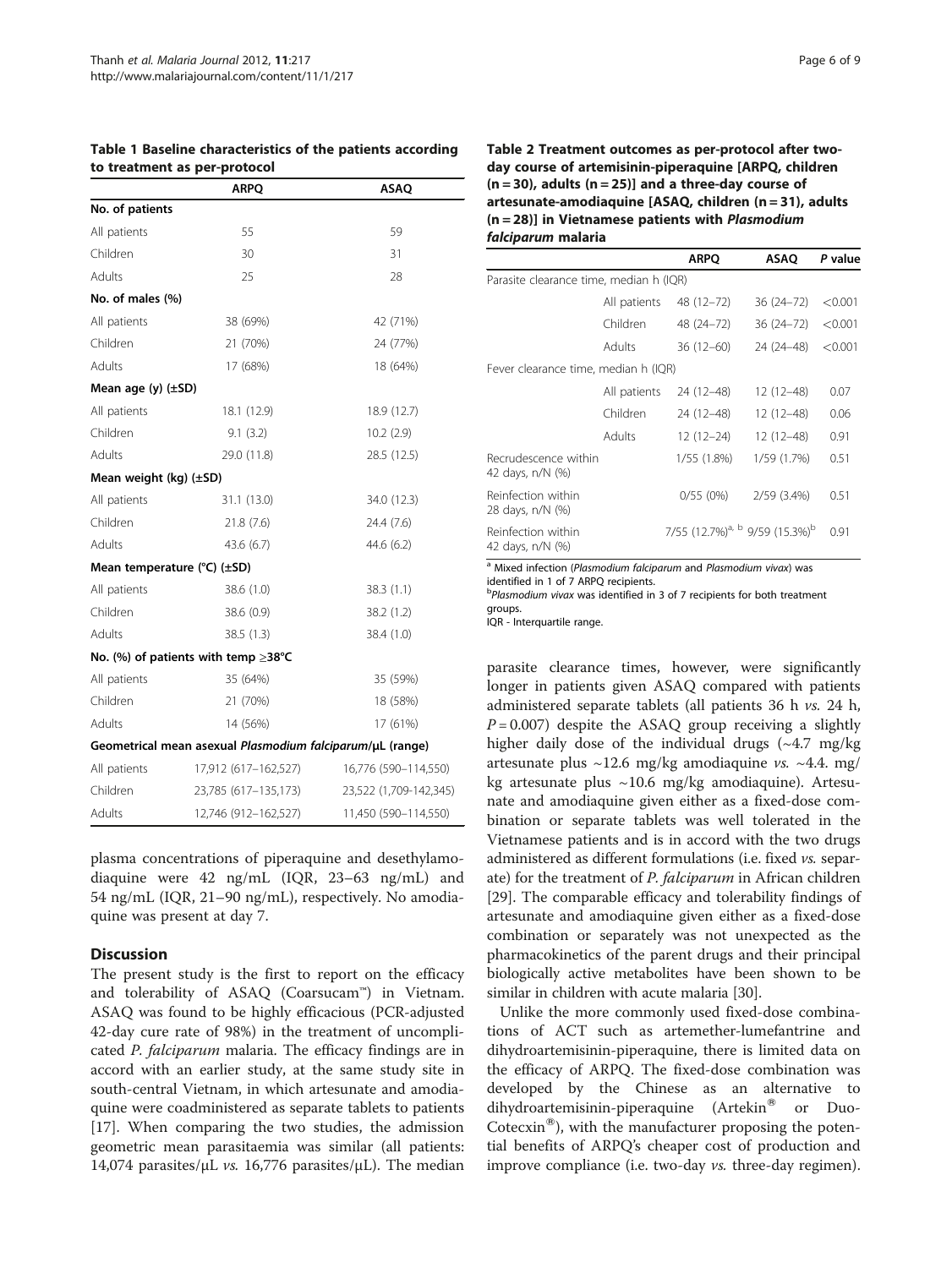<span id="page-6-0"></span>Table 3 Adverse events in patients who completed the two-day course of artemisinin-piperaquine (ARPQ, n = 62) and the three-day course of artesunate-amodiaquine (ASAQ, n = 63) in Vietnamese patients with Plasmodium falciparum malaria

| <b>ARPQ</b>  | <b>Before treatment</b> | 24 h after 1 <sup>st</sup> dose | 24 h after 2 <sup>nd</sup> dose | 48 h after 2 <sup>nd</sup> dose |
|--------------|-------------------------|---------------------------------|---------------------------------|---------------------------------|
| Fever        | 88.7% (55/62)           | 29.0% (18/62)                   | $1.6\%$ (1/62)                  | <b>NR</b>                       |
| Headache     | 87.1% (54/62)           | 48.4% (30/62)                   | $1.6\%$ (1/62)                  | $1.6\%$ (1/62)                  |
| Nausea       | 29.0% (18/62)           | 3.2% (2/62)                     | <b>NR</b>                       | <b>NR</b>                       |
| Stomach pain | $1.6\%$ (1/62)          | <b>NR</b>                       | <b>NR</b>                       | <b>NR</b>                       |
| Vomiting     | 1.6% (1/62)             | <b>NR</b>                       | <b>NR</b>                       | <b>NR</b>                       |
| Dizziness    | 27.4% (17/62)           | 3.2% (2/62)                     | <b>NR</b>                       | <b>NR</b>                       |
| Tiredness    | 61.3% (38/62)           | 25.8% (16/62)                   | 3.2% (2/62)                     | 1.6% (1/62)                     |
| Anorexia     | 43.5% (27/62)           | $9.7\%$ (6/62)                  | $1.6\%$ (1/62)                  | $1.6\%$ (1/62)                  |
| <b>ASAQ</b>  | <b>Before treatment</b> | 24 h after1 <sup>st</sup> dose  | 24 h after 2 <sup>nd</sup> dose | 24 h after 3 <sup>rd</sup> dose |
| Fever        | 82.5% (52/63)           | 20.6% (13/63)                   | $3.2\%$ ( $2/63$ )              | <b>NR</b>                       |
| Headache     | 95.2% (60/63)           | 46.0% (29/63)                   | $3.2\%$ ( $2/63$ )              | <b>NR</b>                       |
| Nausea       | 41.3% (26/63)           | 19.0% (12/63)                   | $1.6\%$ (1/63)                  | <b>NR</b>                       |
| Stomach pain | <b>NR</b>               | NR.                             | <b>NR</b>                       | <b>NR</b>                       |
| Vomiting     | $3.2\% (2/63)$          | 3.2% (2/63)                     | <b>NR</b>                       | <b>NR</b>                       |
| Dizziness    | 25.4% (16/63)           | $3.2\% (2/63)$                  | <b>NR</b>                       | <b>NR</b>                       |
| Tiredness    | 69.8% (44/63)           | 30.2% (19/63)                   | $3.2\% (2/63)$                  | <b>NR</b>                       |
| Anorexia     | 46.0% (29/63)           | 20.6% (13/63)                   | <b>NR</b>                       | <b>NR</b>                       |

NR – none reported.

In 2004, a comparative randomized efficacy study of two-day regimens of ARPQ (one dose daily per day) and  $d$ ihydroartemisinin-piperaquine (Artekin<sup>®</sup> twice daily over two days) was carried out at Phuoc Chien Commune in 103 patients, with a 28-day cure rate of 100% for both forms of ACT [\[31](#page-8-0)]. However, the limitation of the study was that the follow-up period was far too short as a minimum of 42 days is required for forms of ACT [[2,](#page-7-0)[32\]](#page-8-0) that have lengthy terminal elimination half-lives, such as piperaquine and mefloquine. Piperaquine has an elimination half-life of about 23–33 days [\[33-35](#page-8-0)] and for those patients who have failed dihydroartemisininpiperaquine treatment, recrudescences tend to occur 28 days after starting treatment [[6](#page-7-0),[36](#page-8-0)].

Similar to the study carried out in 2004, the shorter two-day regimen of ARPQ was highly efficacious, with a PCR-adjusted cure rate of 98%. This compares favourably with an earlier study at the same study site using threeday regimens of dihydroartemisinin-piperaquine (Artera $kine^{\omega}$ ) and artesunate plus amodiaquine given as separate tablets [[17](#page-8-0)]. As with other studies using piperaquine with dihydroartemisinin [\[6](#page-7-0)[,17](#page-8-0)], ARPQ exhibited a better post-treatment prophylactic effect due to the longer elimination half-life of piperaquine (23–33 days) compared with the shorter half-life of desethylamodiaquine (9 days) [[37\]](#page-8-0) that is associated with ASAQ use. Although ARPQ's extended post-treatment prophylactic effect is desirable the potential exists that low residual blood

piperaquine concentrations may enhance the selection and development of piperaquine resistant parasites. Noteworthy, the three-day regimen of ASAQ cleared the P. falciparum infections in the recipients faster than in patients given the two-day regimen of ARPQ. In Thailand, Krudsood et al. [\[38\]](#page-8-0) showed that in a dose-ranging study the two-day course of ARPQ was less effective than a three-day regimen of ARPQ (PCR-adjusted cure rates, 75% vs. 98%) in treating Thai patients with uncomplicated P. falciparum malaria, with a follow-up period of 28 days.

Presently, no marker exists that defines a consistent method for identifying reduced susceptibility of parasites to forms of ACT, particularly to the artemisinin component. Currently, prolongation of the parasite clearance time has been used as an important early warning sign of reduced artemisinin susceptibility. Most patients cleared their infections within 48 h of commencing their treatment with either ARPQ or ASAQ. Of the patients, 16.7% (9/54) on ARPQ and 3.4% (2/58) on ASAQ took up to 60 h to clear their infections. However, up to 72 h was required to clear parasites in one patient in each treatment group. Both patients were children of 12 years of age, with an admission parasitaemia of about 55,000 parasites/μL of blood. They were not administered a sub-optimal dose of the ACT, as they received a dose of each component above the median mg/kg body weight for the treatment group.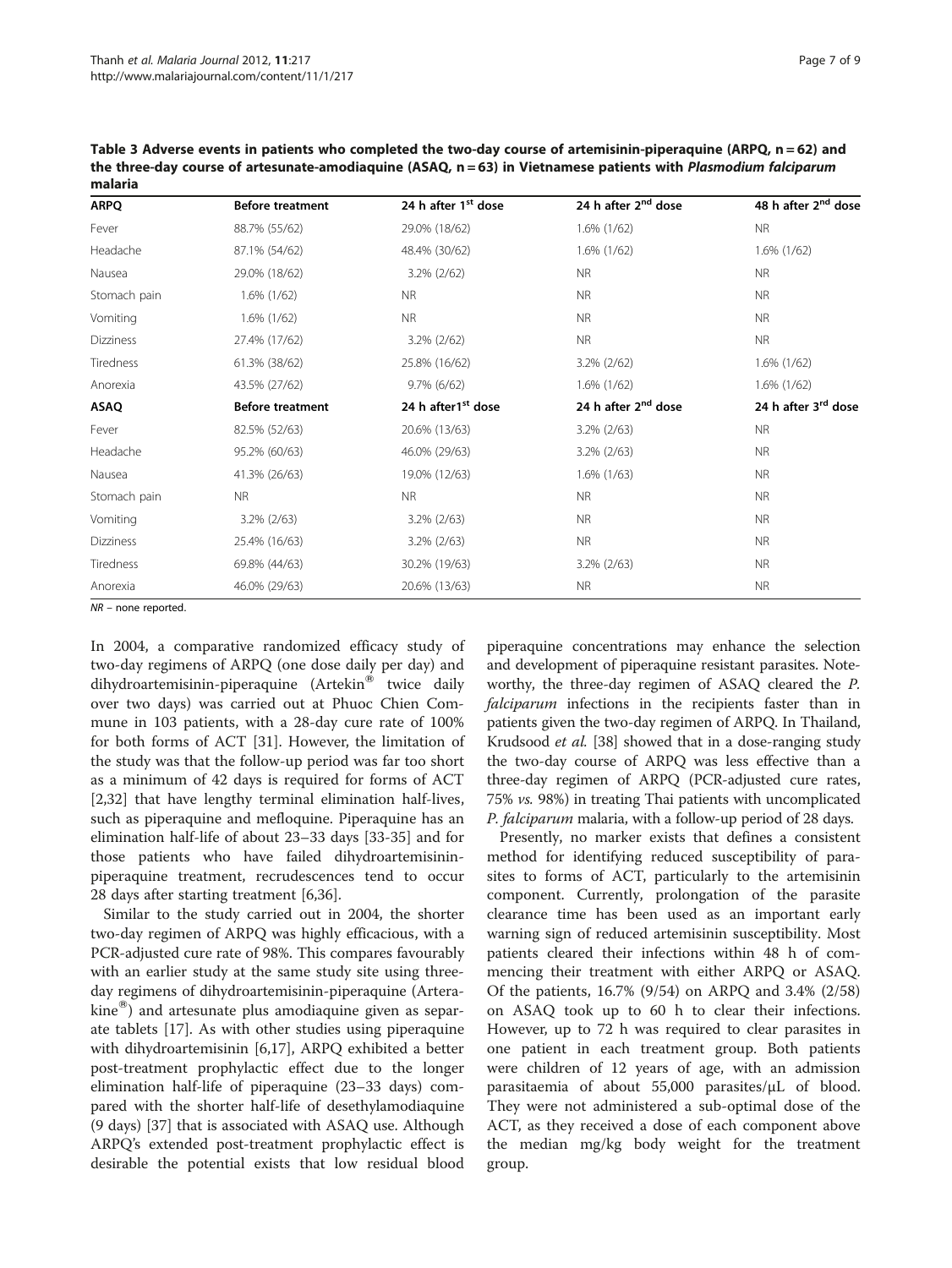<span id="page-7-0"></span>Although a two-day regimen may improve compliance such shorter dose regimens are not recommended by WHO [2]. The rapid acting artemisinins have a parasite reduction ratio (i.e. the fraction of infecting parasites cleared per asexual blood cycle) of  $>10^4$  and by themselves they need to be present at parasitological blood concentrations during at least three asexual blood stages to eliminate all parasites [[39\]](#page-8-0). A limitation of the twoday regimen of ARPQ is that the artemisinin component is present for only one asexual cycle, as artemisinin has a short elimination half-life of about 2.3 h [[40](#page-8-0)], which limits its exposure time to markedly reduce the parasitic load. Thus, ARPQ relies heavily on piperaquine to complete the clearance of all remaining parasites not inhibited by its partner drug. In regions where parasites are less susceptible to piperaquine, the two-day ARPQ regimen is likely to be less effective as the blood piperaquine concentration would be insufficient to eliminate all of the remaining parasites with the slower acting and less active piperaquine.

Plasma concentrations of piperaquine and desethylamodiaquine on day 7 have been found to correlate with drug exposure (i.e. area under the plasma drug concentration curve) and have been identified as major determinants of therapeutic response to dihydroartemisinin-piperaquine [[41\]](#page-8-0) and ASAQ [[42](#page-8-0)]. The piperaquine day 7 concentration (median 42 ng/ mL) in adults on the two-day course of ARPQ (total piperaquine base dose: 34 mg/kg) was not too dissimilar to Papuan adult patients (mean 50 ng/mL) treated with a three-day course of dihydroartemisininpiperaquine (total piperaquine base dose: 30 mg/kg) [[41](#page-8-0)]. The median plasma desethylamodiaquine concentration (54 ng/mL) in the Vietnamese patients is in accord with metabolite levels measured in African children  $(42 \text{ ng/mL} - [42])$  $(42 \text{ ng/mL} - [42])$  $(42 \text{ ng/mL} - [42])$  and adults (mean 62 ng/mL-[[43](#page-8-0)]) at day 7 after initiation of treatment.

## **Conclusions**

ARPQ and ASAQ were highly and equally efficacious in the treatment of uncomplicated P. falciparum malaria in children and adults in south-central Vietnam. However, when comparing the two treatment regimens the threeday course of ASAQ resulted in a faster parasite and shorter fever clearance times than the two-day course of ARPQ. These findings warrant further investigation of the efficacy of ASAQ in other regions of Vietnam to ascertain the potential value of the ACT as an alternative option to dihydroartemisinin-piperaquine in case the first-line ACT starts to fail in Vietnam.

#### Competing interests

The authors declare that they have no conflict of interest.

#### Acknowledgements

This study was carried out under the auspices of the Vietnam Australia Defence Malaria Project, a defence co-operation between the Vietnam People's Army and the Australian Defence Force. We thank the Vietnam People's Army Department of Military Medicine for supporting the study and the financial sponsor, the Australian Defence Force International Policy Division. We are grateful to Dr Vu Hong Cam for her clinical support and data entry, Dr Le Ngoc Anh for administrative-logistic support, Michael Waller for statistical analysis, Scott Smith and Dr Ivor Harris for quality assurance of microscopic analysis, Vu Huy Chien for PCR analysis and Thomas Travers for drug analysis. We thank WWARN for providing the reference drugs for the anti-malarial drug analysis. The opinions expressed are those of the authors and do not necessarily reflect those of the Australian Defence Force, Joint Health Command or any extant Australian Defence Force policy.

#### Author details

<sup>1</sup>Military Institute of Hygiene and Epidemiology, Hanoi, Vietnam. <sup>2</sup>Institute of Malariology, Parasitology and Entomology, Qui Nhon, Vietnam. <sup>3</sup>Australian Army Malaria Institute, Enoggera, Brisbane, QLD 4051, Australia.

#### Authors' contributions

NXT, TNT, BD, GDS and MDE designed the study and developed the protocol. NCP and HHQ executed and coordinated the study. NCP, MC and MDE analysed and interpreted the data. MDE wrote the first draft of the paper. All authors read and approved the final manuscript.

#### Received: 1 May 2012 Accepted: 28 June 2012 Published: 28 June 2012

#### References

- 1. World Health Organization: World malaria report; 2011. http://www.who.int/ mediacentre/factsheets/fs094/en/index.html.
- 2. World Health Organization: Guidelines for the treatment of malaria. 2nd edition. Geneva: WHO; 2010. ISBN ISBN 9789241547925.
- 3. Price RN, Douglas NM: Artemisinin combination therapy for malaria: beyond good efficacy. Clin Infect Dis 2009, 49:1638–1640.
- 4. Myint HY, Ashley EA, Day NP, Nosten F, White NJ: Efficacy and safety of dihydroartemisinin-piperaquine. Trans R Soc Trop Med Hyg 2007, 101:858–866.
- 5. Valecha N, Phyo AP, Mayxay M, Newton PN, Krudsood S, Keomany S, Khanthavong M, Pongvongsa T, Ruangveerayuth R, Uthaisil C, Ubben D, Duparc S, Bacchieri A, Corsi M, Rao BH, Bhattacharya PC, Dubhashi N, Ghosh SK, Dev V, Kumar A, Pukittayakamee S: An open-label, randomised study of dihydroartemisinin-piperaquine versus artesunate-mefloquine for falciparum malaria in Asia. PLoS One 2010, 5:e11880.
- 6. Ratcliff A, Siswantoro H, Kenangalem E, Maristela R, Wuwung RM, Laihad F, Ebsworth EP, Anstey NM, Tjitra E, Price RN: Two fixed-dose artemisinin combinations for drug-resistant falciparum and vivax malaria in Papua, Indonesia: an open-label randomised comparison. Lancet 2007, 369:757–765.
- 7. Price RN, Uhlemann AC, van Vugt M, Brockman A, Hutagalung R, Nair S, Nash D, Singhasivanon P, Anderson TJ, Krishna S, White NJ, Nosten F: Molecular and pharmacological determinants of the therapeutic response to artemether-lumefantrine in multidrug-resistant Plasmodium falciparum malaria. Clin Infect Dis 2006, 42:1570–1577.
- 8. Mayxay M, Khanthavong M, Lindegardh N, Keola S, Barends M, Pongvongsa T, Yapom R, Annerberg A, Phompida S, Phetsouvanh R, White NJ, Newton PN: Randomized comparison of chloroquine plus sulfadoxinepyrimethamine versus artesunate plus mefloquine versus artemetherlumefantrine in the treatment of uncomplicated falciparum malaria in the Lao People's Democratic Republic. Clin Infect Dis 2004, 39:1139-1147.
- 9. Myint HY, Tipmanee P, Nosten F, Day NP, Pukrittayakamee S, Looareesuwan S, White NJ: A systematic overview of published antimalarial drug trials. Trans R Soc Trop Med Hyg 2004, 98:73–81.
- 10. Carrara VI, Zwang J, Ashley EA, Price RN, Stepniewska K, Barends M, Brockman A, Anderson T, McGready R, Phaiphun L, Proux S, van Vugt M, Hutagalung R, Lwin KM, Phyo AP, Preechapornkul P, Imwong M, Pukrittayakamee S, Singhasivanon P, White NJ, Nosten F: Changes in the treatment responses to artesunate-mefloquine on the northwestern